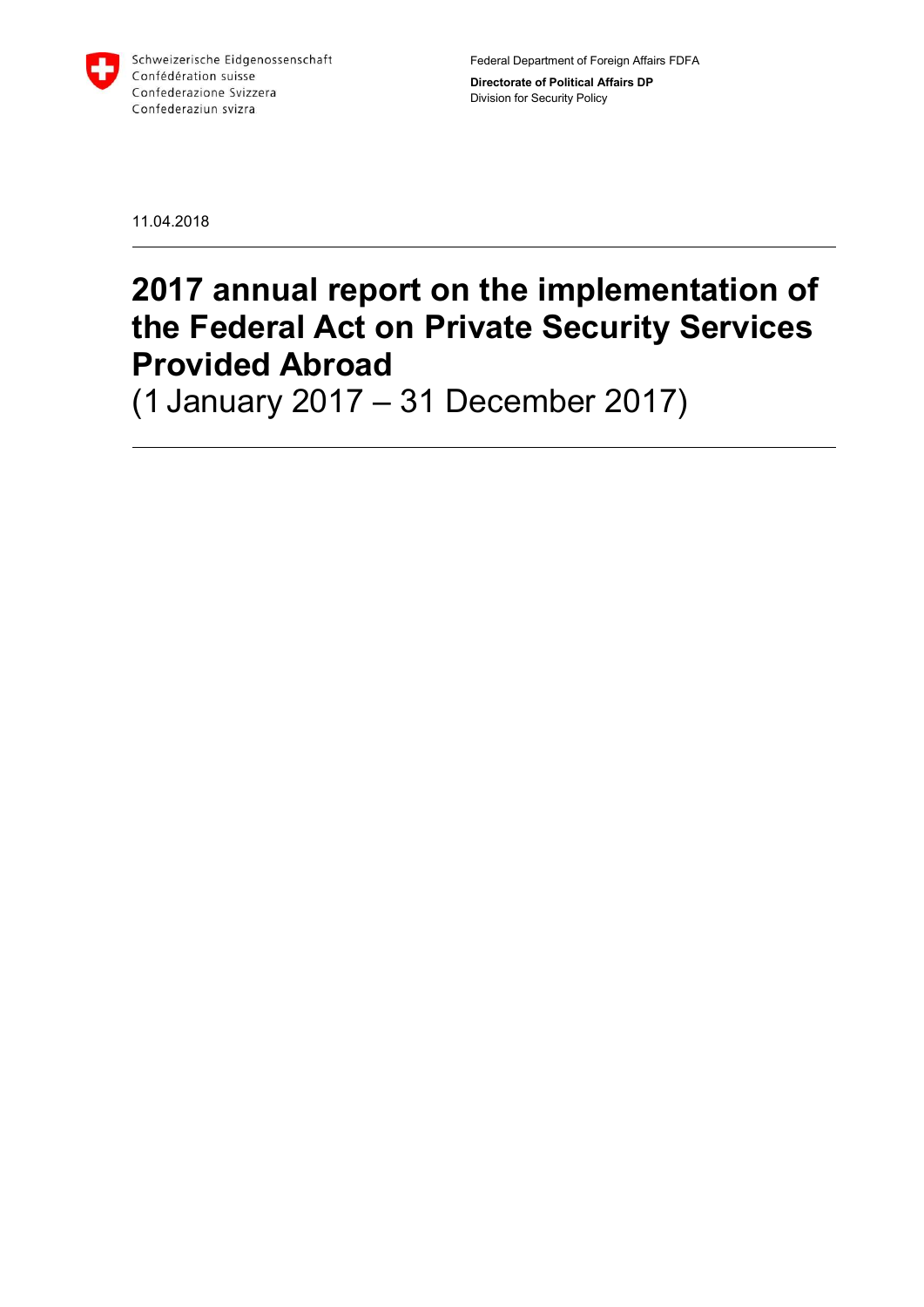# 1. Introduction

The private security sector has undergone considerable growth in recent decades. The sector is also remarkably dynamic. In addition to activities that have often made the headlines, such as supporting armed forces and security operations and the protection of persons, new types of services have appeared in recent years, linked for example to the use of advanced technologies. The types of companies providing private security services have also changed. Security companies in the traditional sense have been joined on the market by other actors such as consultants and industrial firms. The vitality of the sector is a challenge for the states and organisations that seek to regulate it.

Growing political awareness of the risks posed by these types of services has prompted policymakers to debate the issue and take initiatives to regulate this sector more effectively. At an international level, Switzerland has promoted and played a key role in the development of two initiatives aimed at strengthening compliance with international humanitarian law (IHL) and human rights: the Montreux Document of 17 September 2008<sup>1</sup> and the International Code of Conduct for Private Security Service Providers of 9 November 2010 (Code of Conduct).<sup>2</sup>

The Federal Act on Private Security Services Provided Abroad (PSSA)<sup>3</sup> entered into force on 1 September 2015. The PSSA aims to safeguard Switzerland's internal and external security, achieve Switzerland's foreign policy objectives, preserve Switzerland's neutrality and guarantee compliance with international law (Art. 1 PSSA). To this end, it makes the provision of private security services abroad by Swiss companies subject to supervision through mandatory declaration and, where appropriate, review procedure.

The law completely prohibits two scenarios. It prohibits direct participation in hostilities (Art. 8 PSSA). It also prohibits companies from providing, from Switzerland, private security services if it may be assumed that the recipients will use the services in connection with the commission of serious human rights violations (Art. 9 PSSA).

The unit in charge of implementing and interpreting the new federal act (the competent authority) is the Private Security Services Section (PSSS) within the Directorate of Political Affairs (DP) of the Federal Department of Foreign Affairs (FDFA). The competent authority is tasked first with applying the PSSA and handling the administrative procedures introduced by it and, second, with helping to formulate Switzerland's policy on private security services and with taking part in the national and international dialogue on norms and standards applicable to private security companies.

Art. 37 PSSA stipulates that the competent authority submit an annual report on its activities to the Federal Council. This report is published on the website of the FDFA. The current report covers the period from 1 January to 31 December 2017.

-

<sup>1</sup> https://www.eda.admin.ch/eda/en/home/foreign-policy/international-law/international-humanitarian-law/private-military-securitycompanies/montreux-document.html

www.icoca.ch

 $^3$  SR 935.41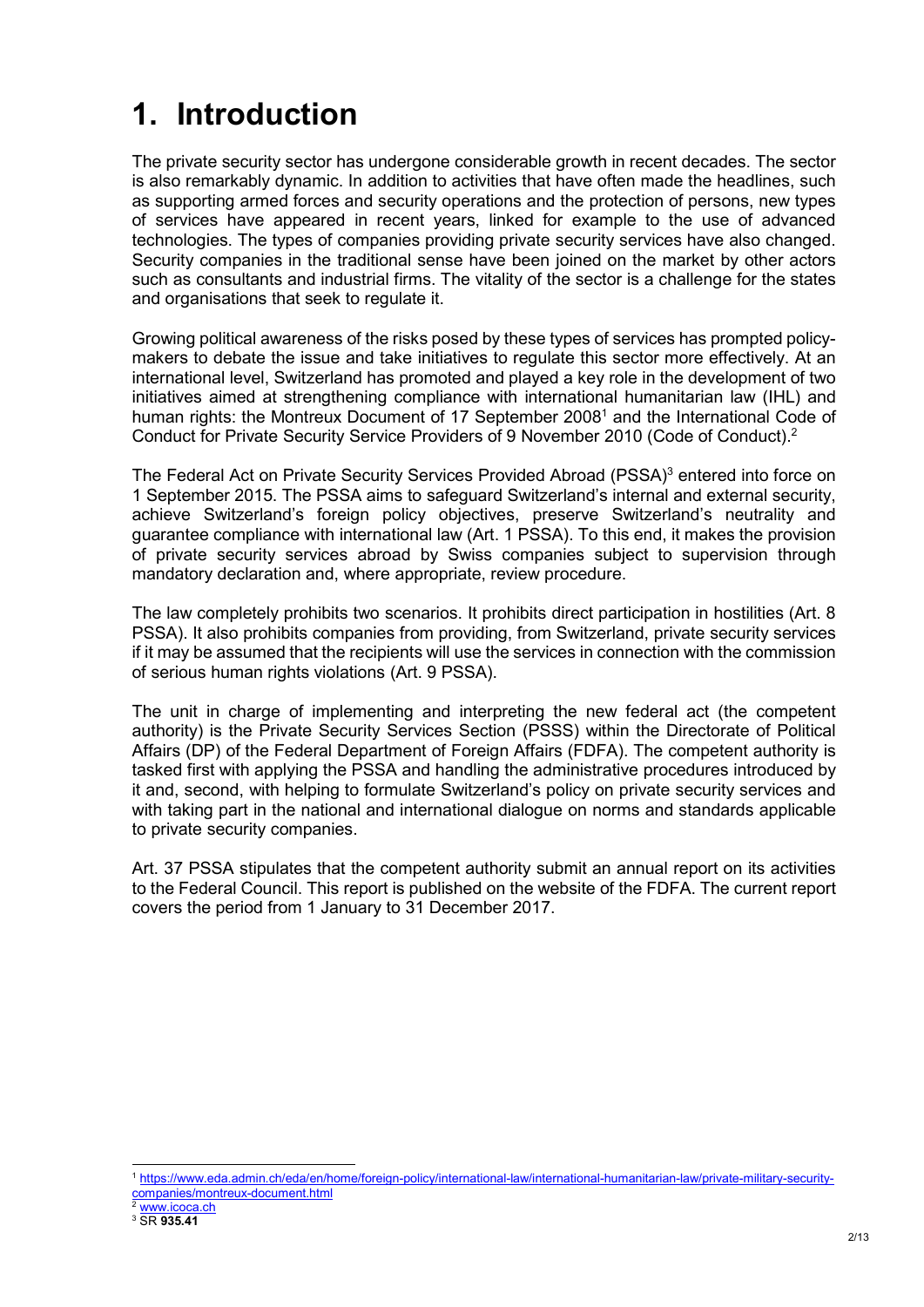# 2. Implementation of the PSSA

The competent authority is responsible for implementing the law and handling the administrative procedures introduced by it.

#### 2.1 Information and awareness raising

During the year under review, the competent authority continued its information campaign to raise awareness among companies that might be affected by the PSSA. As before, this information campaign has also involved associations active in the sector, such as the Association of Swiss Security Service Companies (VSSU) for companies providing security services like the protection of persons, the guarding of goods or properties and public order services.

The competent authority has consolidated the exchanges it established with various federal government services such as the State Secretariat for Economic Affairs (SECO) and a certain number of cantonal police services. Furthermore, contacts have been established with the Reporting and Analysis Centre for Information Assurance MELANI in order to clarify cybersecurity-related questions and to evaluate, if and to what extend services in this domain could be concerned by the PSSA.

To gain access to more companies and inform them of their obligations in connection with the application of the PSSA, the competent authority took part in the third seminar on export control organised by SECO. It presented the PSSA and its aims in addition to the processes through which it collaborates with SECO.

### 2.2 Interpretation

-

The PSSA provides a general definition of the entities concerned and the activities covered by its scope of application (see Art. 2 and Art. 4 let. a PSSA). Therefore, from the time the competent authority was established, and even before the PSSA entered into force, the authority set itself the goal of clarifying the definitions contained in the federal act. During the year under review, the competent authority continued to consolidate its practices with regard to the scope of application of the PSSA and the concept of private security services.

The Guidelines to the PSSA clarify the definitions contained in the federal act and provide instructions on the declaration and the review procedure of activities targeted by the law. An update of these Guidelines was launched in 2017. The third edition will be published on the webpage of the competent authority $4$  in the course of 2018.

The agreement between the Directorate of Political Affairs and SECO regarding the coordination and single declaration procedure set up jointly with SECO for private security services contracted abroad in the areas of war materiel, specific military goods and dual-use goods has been revised. The Aide-mémoire relatif à la LPSP (PSSA Information Sheet)<sup>5</sup>, published by the competent authority, contains practical information on this procedure.

The competent authority was in contact with several new companies whose activities were likely to fall within the remit of the PSSA. It came to the conclusion that the law would not be applicable to some of these companies. For the rest of the companies, it concluded that the PSSA was applicable to their activities, or could become applicable to their activities in future.

<sup>4</sup> https://www.eda.admin.ch/eda/en/home/foreign-policy/security-policy/bundesgesetz-ueber-die-im-ausland-erbrachten-privatensicherheit.html

<sup>5</sup> https://www.eda.admin.ch/content/dam/eda/fr/documents/aussenpolitik/sicherheitspolitik/merkblatt-verhaeltnis-bps\_FR.pdf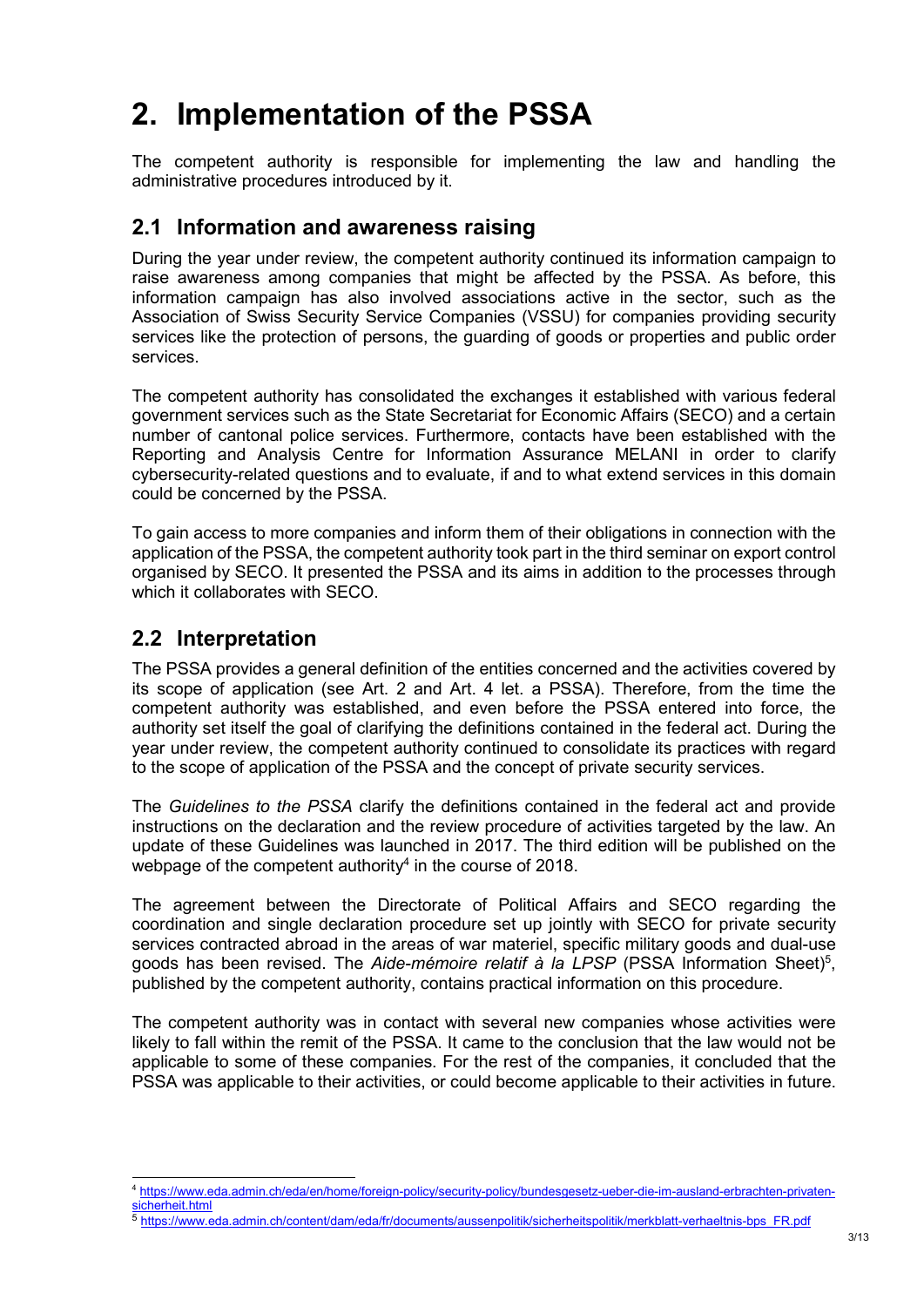### 2.3 Training standards for private security company personnel

The PSSA stipulates that the personnel of companies whose activities are covered by the law must possess the required training for the intended activity (Art. 14 para 2 let. b). To address the companies' requests for clarification about this requirement, training standards relating to international humanitarian law and human rights were developed by the PSSS for private security company personnel. These standards, which are organised according to modules, serve as guidelines for companies to train their staff based on their specific areas of activity. They were submitted for consultation to interested circles and were the subject of a roundtable organised by the competent authority with representatives from the private security sector and civil society.

The training standards were published at the end of  $2017<sup>6</sup>$  and communicated to companies subject to or potentially subject to the PSSA. The competent authority will organise interviews with the interested organisations in the first half of 2018 to clarify how to best implement the training standards.

#### 2.4 International efforts

At an international level, the competent authority takes part in dialogue on national and international standards for private military and security companies and on oversight mechanisms regarding their activities. In 2017, the competent authority was also an active member of the ICoCA certification working group. It supported efforts to ensure adequate membership mechanisms accessible to as many companies as possible, regardless of their size or place of domicile<sup>7</sup>. It participated actively in the 2017 Annual ICoCA General Assembly held in Geneva, at which decisions were accordingly taken on this topic<sup>8</sup>.

The competent authority attended the Third Plenary Meeting of the Montreux Document Forum, also in Geneva<sup>9</sup>. The Forum aims in particular to support the implementation of the Montreux Document by fostering dialogue on best practices, lessons learned and challenges in regulating private security companies. It also seeks to encourage more states and international organisations to promote the content of the Montreux Document. The competent authority took part in working group meetings and shared its experience in the implementation of the principles set out in the Montreux Document.

Furthermore, the competent authority participated in the sixth session of the UN working group tasked with considering the possibility of drawing up an international regulatory framework on the regulation, monitoring and oversight of the activities of private military and security companies. It is also following with interest the activities of the working group on the use of mercenaries as a means of violating human rights and impeding the exercise of the right of peoples to self-determination.

In addition, the authority was invited to take part in the meeting of experts organised by the University of Utrecht on the theme of 'Accountability and International Business Operations: Providing Justice for Corporate Violations of Human Rights, Labor and Environmental Standards', where it informed the participants about Switzerland's experiences with regulating private security services.

-

<sup>6</sup> https://www.eda.admin.ch/dam/eda/en/documents/aussenpolitik/sicherheitspolitik/Ausbildungsanforderungen-BPS\_en.pdf 7 Additional Information regarding ICoCA's new Transitional Membership Process can be found here:

https://www.icoca.ch/sites/default/files/uploads/Amendment%20to%20AoA%20- .<br>20Transitional%20Membership\_Explanatory%

<sup>&</sup>lt;sup>8</sup> The Protocol of the ICoCA General Assembly 2017 is available under:

https://www.icoca.ch/sites/default/files/resources/ICoCA%202017%20AGA%20Minutes.pdf

<sup>9</sup> Further Information regarding the third Montreux Document Forum are available in the Chair's Summary: http://www.mdforum.ch/pdf/2017-06-20-Chairs-Summary-3rd-meeting.pdf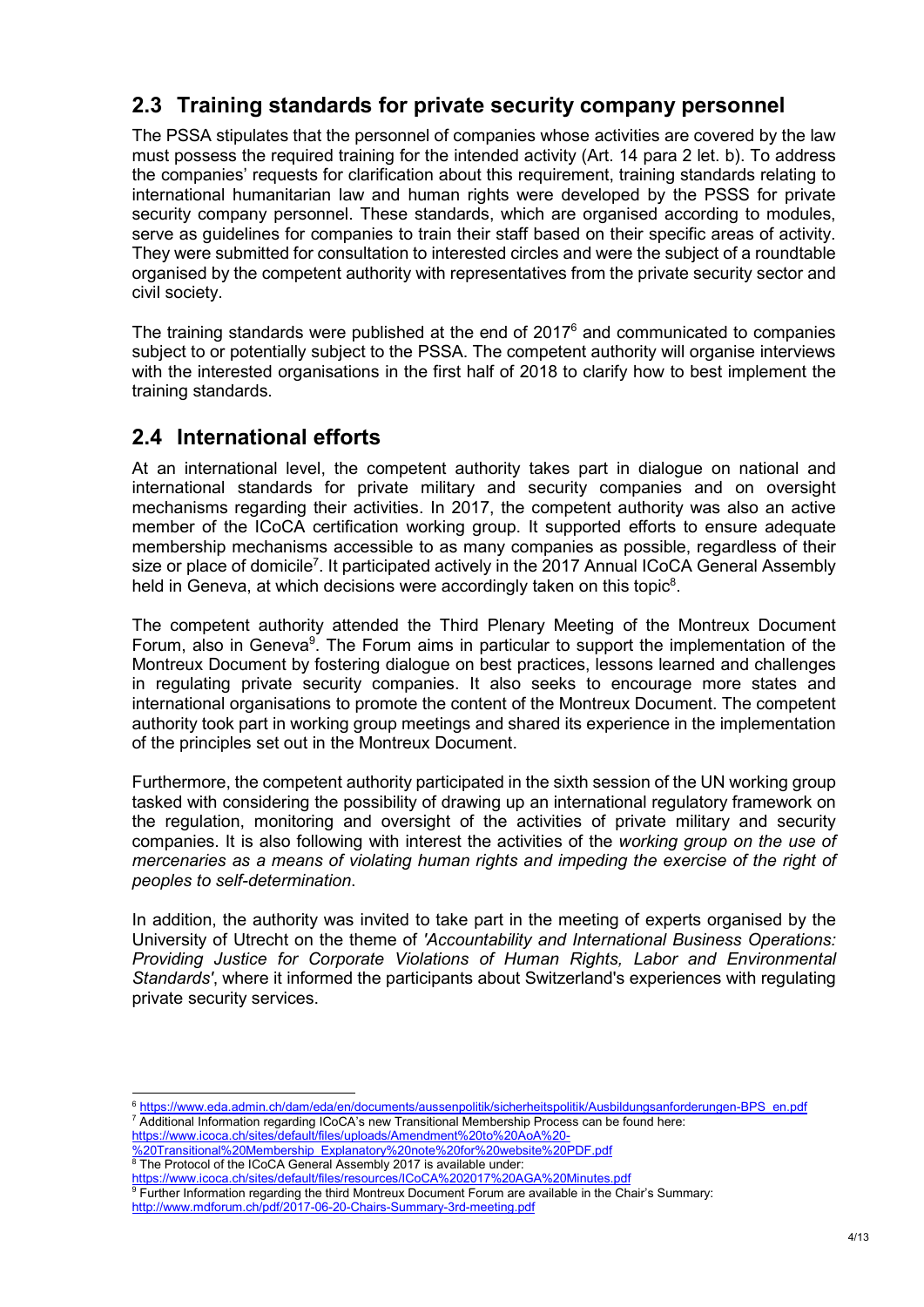### 2.5 Media contacts

During the period under review, the competent authority was contacted around ten times by Swiss print and electronic media outlets and interested circles. Their questions were either about the implementation of the PSSA in general or about specific cases involving Swiss companies active in the sector.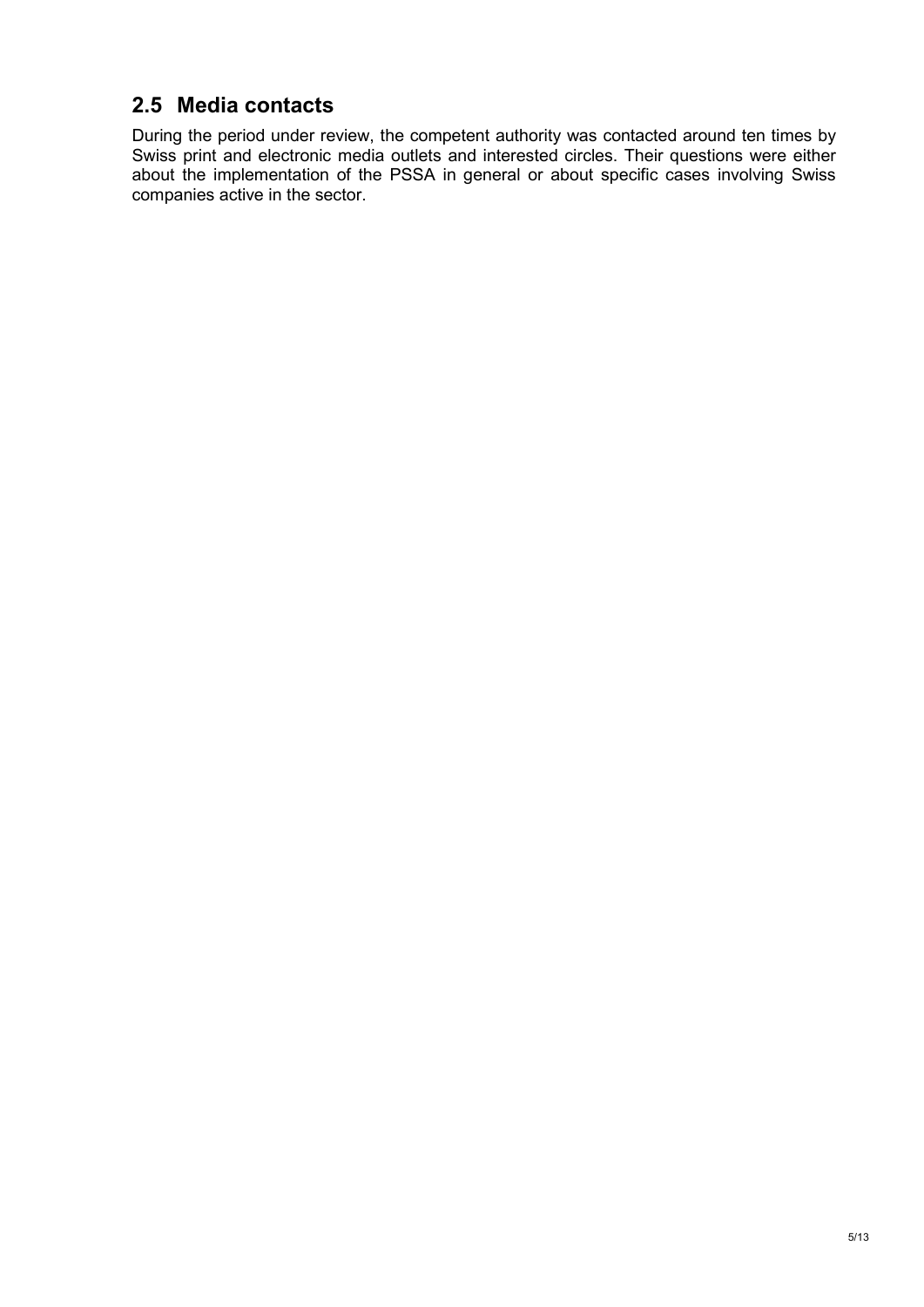# 3. Statistics

### 3.1 Figures

Between 1 January and 31 December 2017, 24 companies submitted 459 declarations  $(2015/2016: 316)^{10}$  to the competent authority. In two instances, the declarations only stated the company as such and did not indicate specific activities. In 457 cases (2015/2016: 306), the declarations concerned the provision of private security services.

The declarations submitted to the competent authority for private security services under Art. 4 let. a and b of the PSSA as at 31 December 2017 break down as follows:



#### Declarations in 2017

<sup>-</sup>The last report covered the timeframe between 1 September 2015 and 31 December 2016.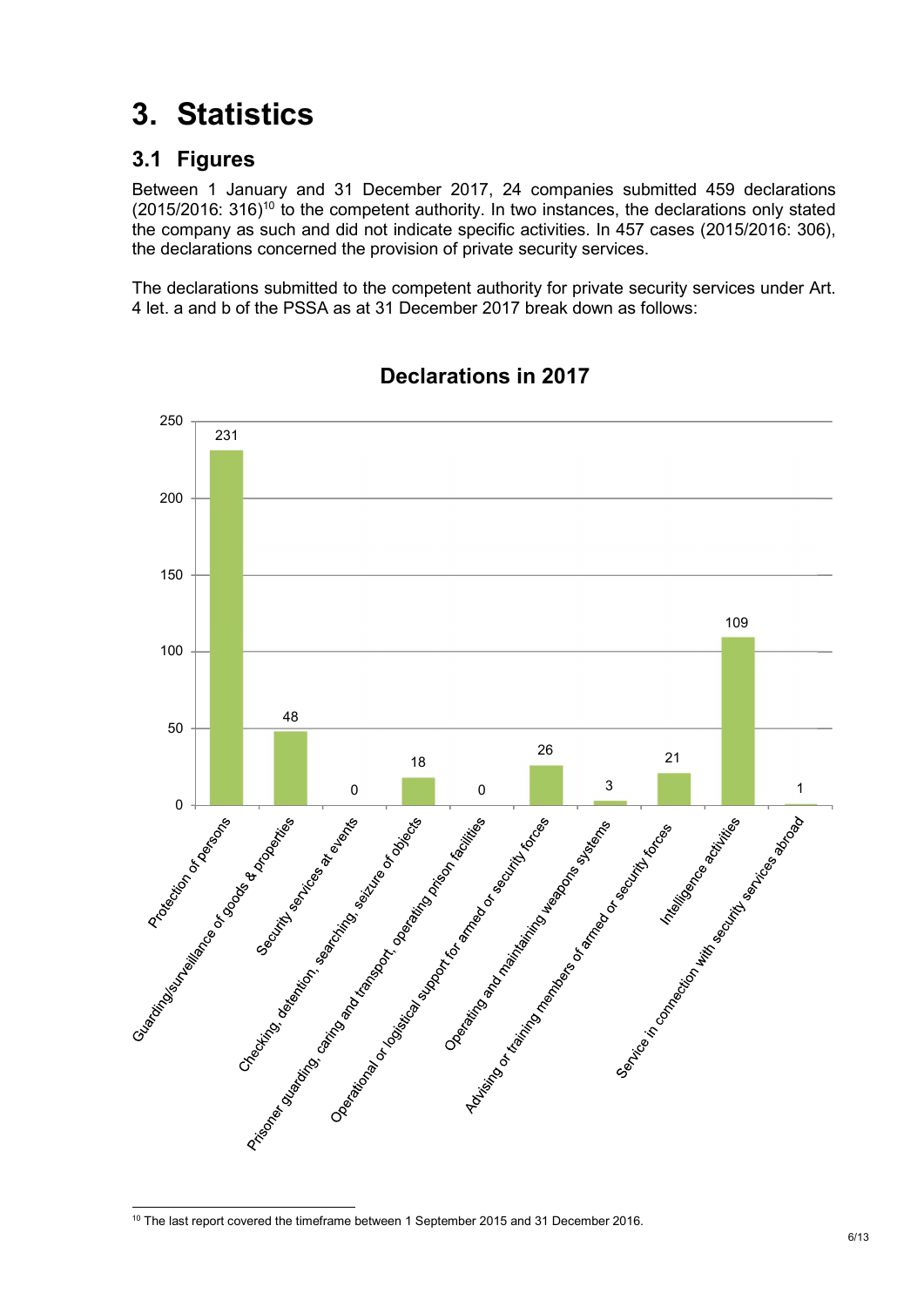The declarations are mainly broken down into three groups of security services. There were 279 activities (2015/2016: 114) concerning the protection of persons and the guarding or surveillance of goods and properties in complex environments (Art. 4 let. a n°. 1 and 2 PSSA). With 109 declarations (2015/2016: 115), activities in the area of intelligence (Art. 4 let. a n°, 9 PSSA) were a second important category. A third group (50 declarations, 2015/2016: 59) concerned services for armed or security forces in the area of operational or logistical support, operating and maintaining weapons systems and advising or training members of armed or security forces (Art. 4 let. a n°. 6-8 PSSA).

The authority initiated 18 review procedures in accordance with Art. 13 PSSA. In 13 instances, the company was allowed to carry out the declared activity. In three further instances, the companies withdrew their declaration following the opening of the review procedure and decided not to pursue the planned activity. In two instances, the competent authority prohibited the declared activity.

The two instances where the activity was prohibited involved tasks which constituted logistical support for armed or security forces in the Middle East. In one instance, the declared activity was prohibited because of the risk that it would be used by the country in question to commit human rights violations. In the other instance, the activity was prohibited for reasons to do with regional stability. No appeal was made against the competent authority's decision.

The competent authority has exchanged information with other public authorities of the Confederation on a regular basis regarding the processing of the declarations, in particular in review procedures (Art. 28 PSSA). There has been no mutual administrative assistance procedure between Swiss and foreign authorities (Art. 29 PSSA).

During the period under review, the competent authority did not receive information about companies operating in conflict zones or complex environments whose services would constitute legal breaches under articles 8 and 9 of the PSSA.

No decisions regarding sanctions according to articles 21 to 27 of the PSSA were taken, during the period under review.

Between the entry into force of the PSSA on 1 September 2015 and 31 December 2017, 44 companies submitted a declaration under Art. 10 PSSA. A total of 763 declarations have been submitted to the competent authority for private security services under Art. 4 let. a and b of the PSSA since 1 September 2015.

The table below shows the evolution of the declarations broken down into the three main groups of security service indicated above for the periods 1 September 2015–31 December 2016 and 1 January 2017–31 December 2017.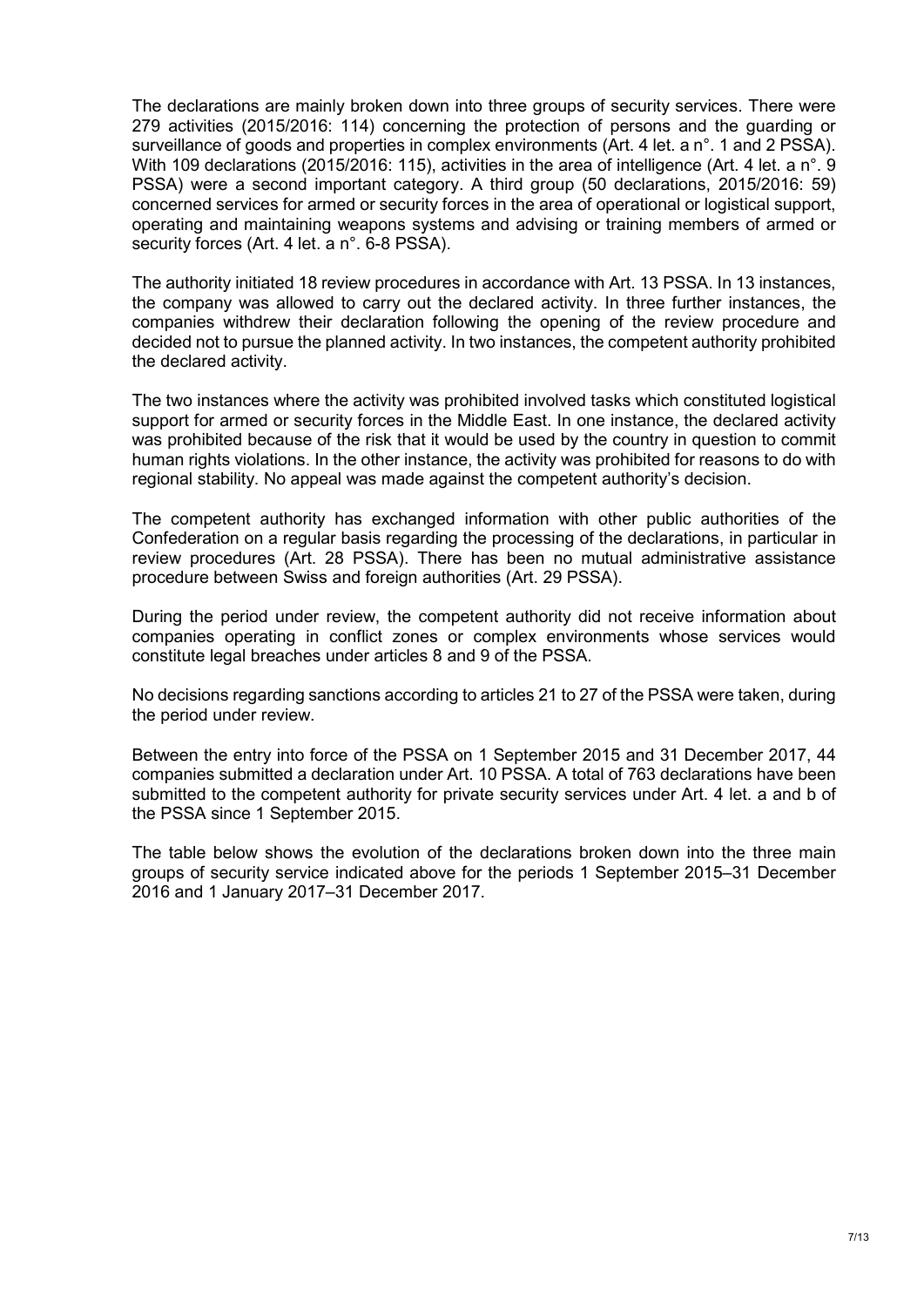### Main service categories (evolution)



From the previous review period (1 September 2015–31 December 2016) to the current year under review, there has been a marked increase in the number of declarations relating to the protection of persons or the guarding of goods and properties in complex environments. The number has more than doubled. The main cause of this increase has been standardised, recurring small-scale services typical of these two areas of activity.

There was no great variation in the number of declarations for either services relating to intelligence or activities for armed or security forces.

#### 3.2 Trends

There is some consistency in the distribution of activities reported to the competent authority. Since the PSSA came into force, most of the activities declared were concentrated into the three groups of services indicated in Section 3.1.

The typology of profiles of the companies to which the PSSA has applied up to present has remained fundamentally unchanged from one period to the next. These profiles can differ significantly from one business sector to another. Thus, companies performing contracts in the area of the protection of persons or the guarding of goods are in the strict sense of the term private security companies, generally of a small size, with a very limited number of employees. They provide services corresponding to the definition of 'security services' under the Code of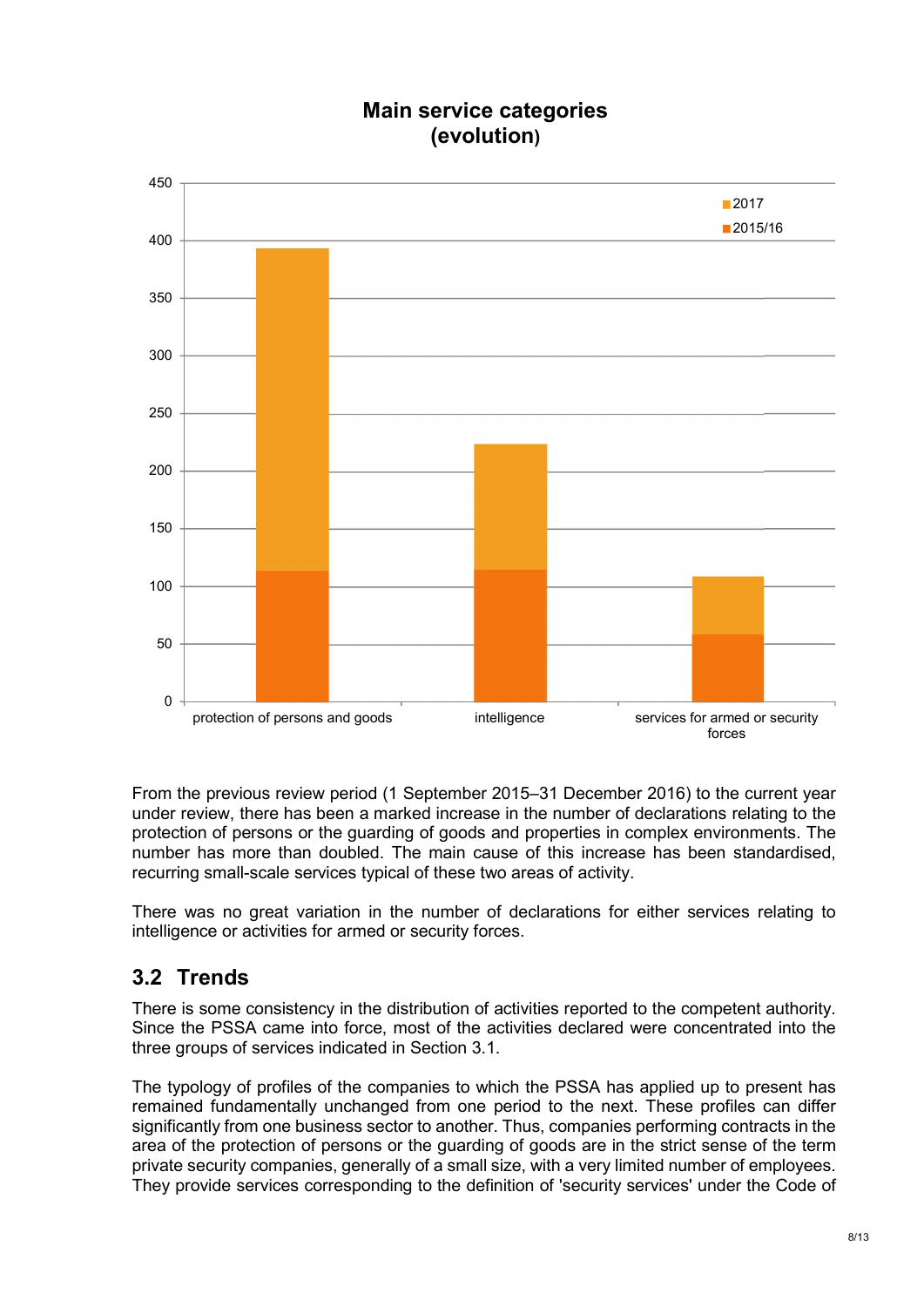Conduct.<sup>11</sup> The volume of their activities and the geographic location can vary from one year to the next, depending on opportunities. It is mainly investigative agencies, usually active in the financial sector, which operate in the area of private intelligence. Most of the companies providing services in the field of logistical support, operating and maintaining weapons systems and advising or training members of armed or security forces are generally industrial companies – of widely varying size – in the war materiel and dual-use goods sector.

From a geographical perspective, the activities that are subject to the law are mainly focused in the region of North Africa and the Middle East, where about half of the activities declared since the PSSA came into force were carried out, in addition to Europe and Central Asia.



#### Geographic breakdown of declarations (1 September 2015–31 December 2017)

N.A. = concern several countries

-

<sup>&</sup>lt;sup>11</sup> The Code of Conduct defines security services as "guarding and protection of persons and objects, (such as convoys, facilities, designated sites, property or other places, whether armed or unarmed), or any other activity for which the Personnel of Companies are required to carry or operate a weapon in the performance of their duties".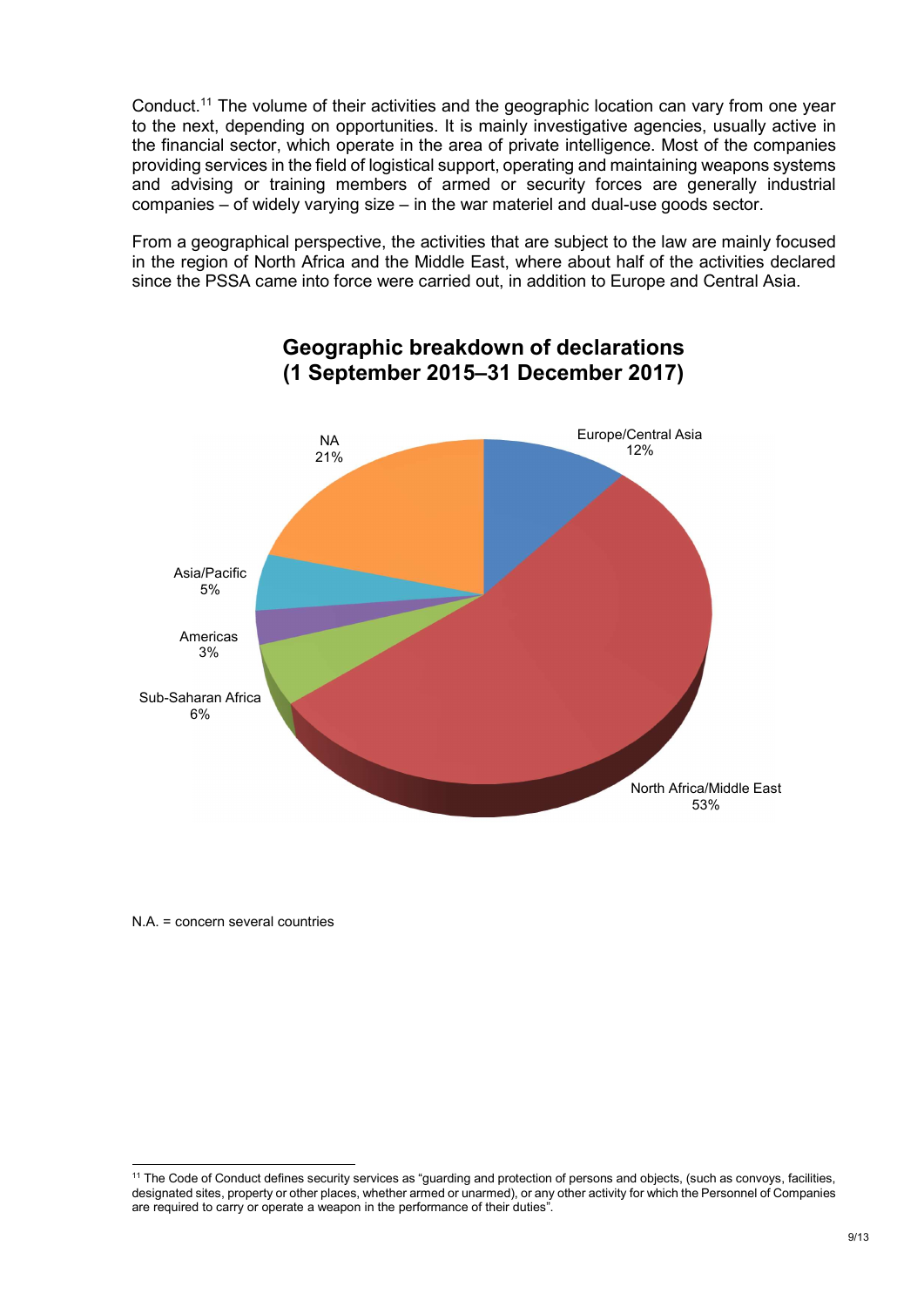### 4. Contracting of security companies by federal authorities for protection tasks carried out abroad

The FDFA continues to take action to encourage private security companies to apply for membership of the International Code of Conduct Association in regions in which no or only few companies have yet joined. The Swiss representations have been instructed to inform the security companies with protection mandates that Swiss representations located in complex environments abroad may now use only private security service providers that are members of the ICoCA. In a context other than a complex environment, it is recommended that representations also choose private security service providers that are members of the ICoCA.

Together with the FDFA's Crisis Management Centre (KMZ), the competent authority evaluates the list of complex environments on a quarterly basis, taking into account recent developments in the situation in various countries and regions. Experience has shown that the new legal provisions have not resulted in additional work nor have there been particular challenges for the majority of the Swiss representations.

In one country in South America, which is considered a complex environment, the Swiss representation's current security provider had, after negotiations, declared in writing in the terms of its contract that it would join the ICoCA within a year. The company subsequently shifted the responsibility to its parent company in the United States and in the end the latter stated that it did not intend to become a member. The local representation has honoured the contract with the company for the time being according to Art. 18 of the Ordinance on Private Security Services provided Abroad ( $OPSA^{12}$ ) and is currently assessing other options.

In a country in the Middle East, discussions about joining the ICoCA are under way with the NGO that organises security services for the few field trips of the Swiss Agency for Development and Cooperation (SDC). The NGO mainly provides services in the area of security advice and situation analysis with regard to 'in-out' business trips, in addition to chauffeur services and unarmed personnel protection. The NGO has declared its willingness to apply for ICoCA membership. Because of this NGO's limited resources, the FDFA is assisting them in the membership process, providing support where possible.

A positive outcome has been seen in a Caribbean country, where the company which guards the chancery, the diplomatic residence and the service accommodations became a member of the ICoCA in March 2017 at the representation's recommendation.

The OPSA stipulates that the contracting authority shall amend existing contracts that do not meet the requirements of the PSSA. The transitional period foreseen under the OPSA expires on 1 September 2018. This means that reporting on the application of the ordinance at all Swiss representations is still incomplete. Future consequences for Swiss representations in complex environments cannot be ruled out.

<sup>-</sup>12 SR 935.411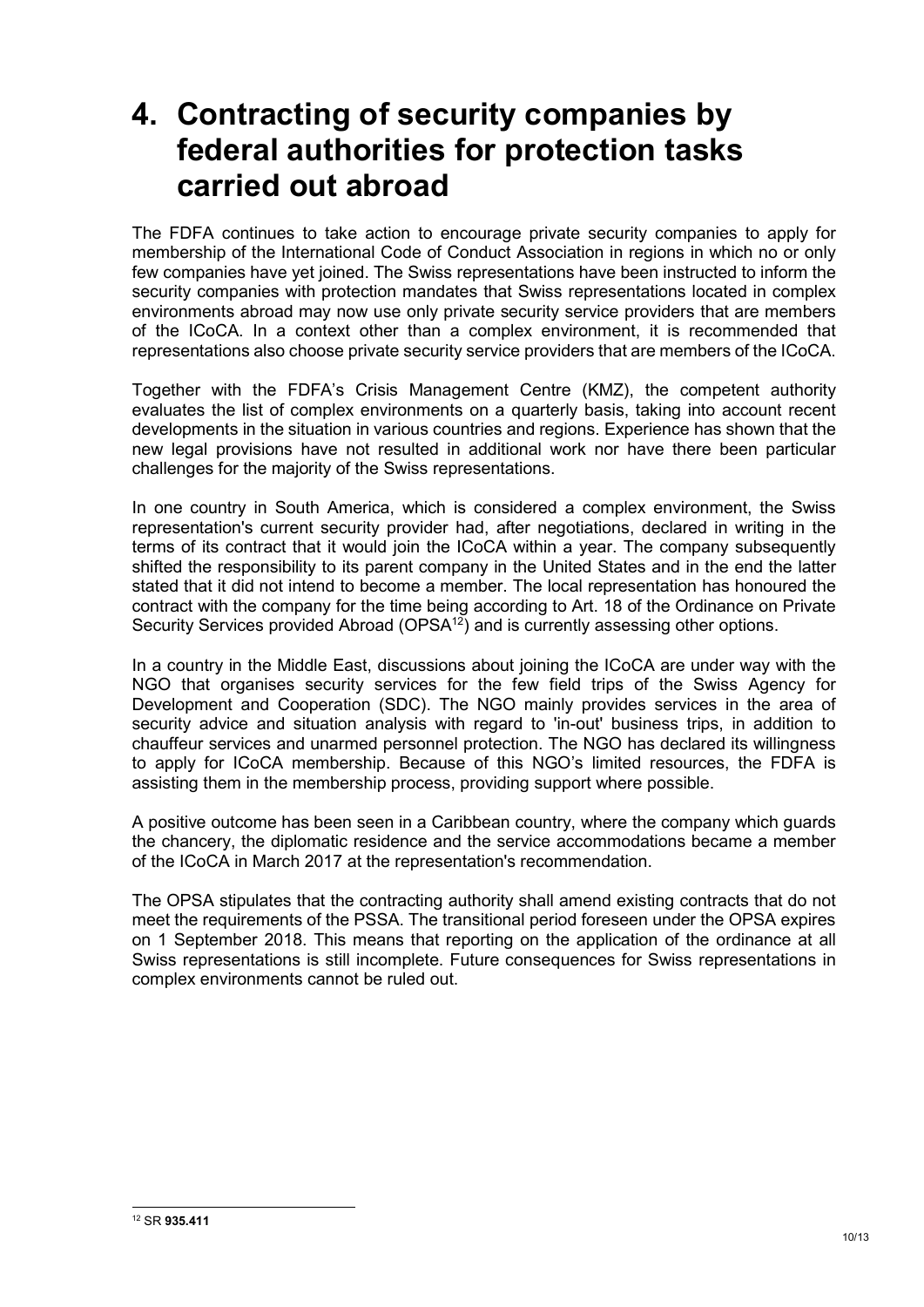# 5. New types of services

Private security is a rapidly changing sector. It no longer resembles the situation following decolonisation or during the wars in Afghanistan and Iraq. Armed forces and security operations increasingly make use of complex weapons systems which necessitate a great deal of technical experience. Around the world, this experience is often provided by companies working in the private security sector or the arms industry.

Private security services are in increasing demand when it comes to activities involving drones, semi-autonomous or autonomous weapons or cybersecurity technologies. For example, companies active in the field of cybersecurity increasingly offer training or advice to armed or security forces to help them secure their systems and guard themselves against potential cyberattacks.

The competent authority is closely following these developments in Switzerland and worldwide, and will stimulate debate and dialogue on this issue, by participating in meetings, conferences and expert working groups.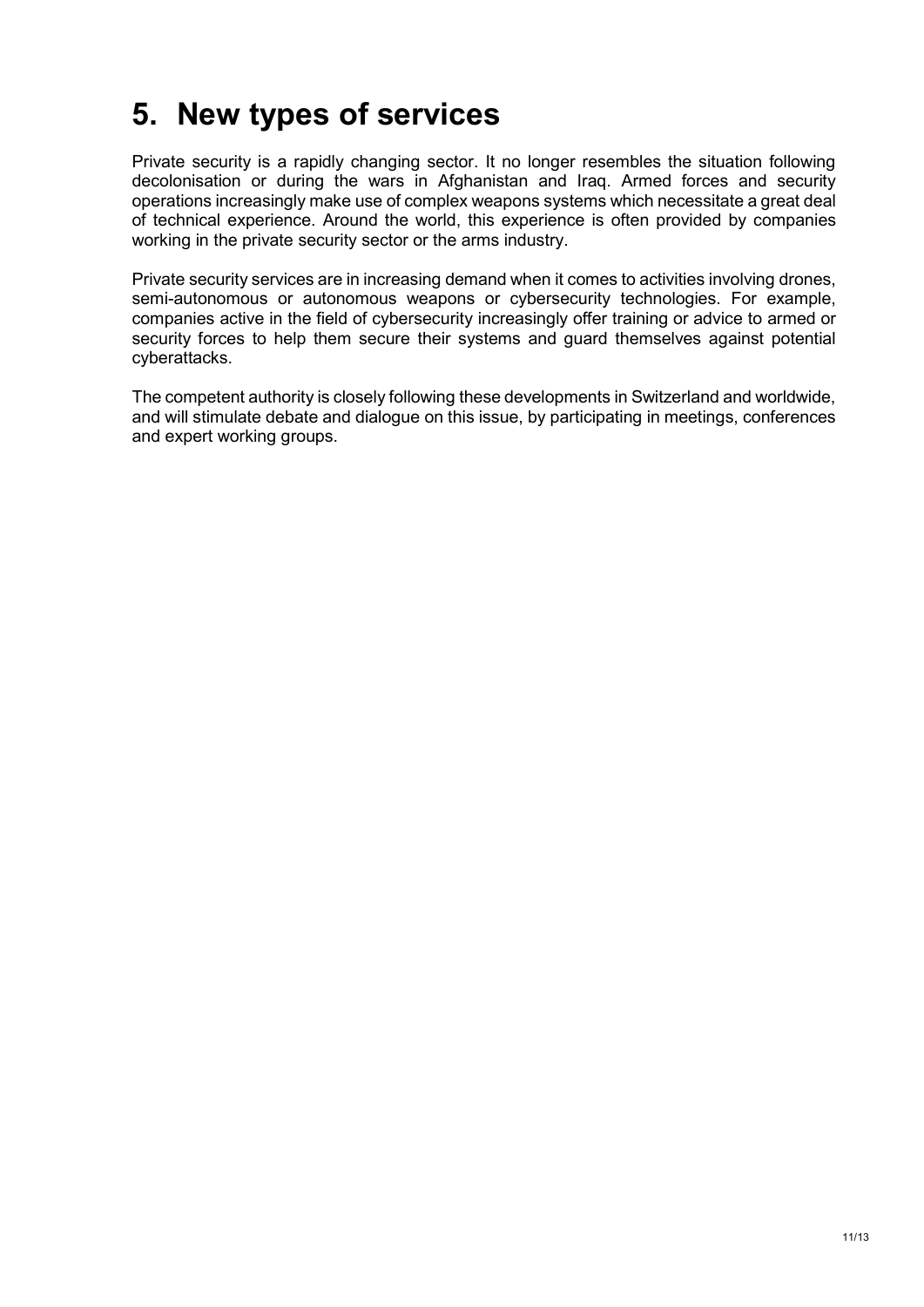# 6. Conclusions and outlook

The competent authority considers the PSSA's second year in force to have borne positive results. There is growing recognition of the importance of the oversight mechanism introduced by the PSSA for private security services abroad and the pioneering role played by Switzerland in this field. By adopting the PSSA, Switzerland has provided an innovative solution to the complex situation created by private security companies' activities in other countries.

The information sessions run by the competent authority have been extended to other companies. These events have raised awareness of the companies' obligations under the **PSSA** 

In 2018, the competent authority will continue to improve the processes involved in the application of the PSSA, in particular by optimising the reciprocal coordination and information mechanisms put in place with SECO. It will also update the PSSA Guidelines. Furthermore, the competent authority will seek to minimise the uncertainties regarding how foreign legislation may affect implementation of the PSSA. These are laws regarding defense and transfer of military technology, which could limit Swiss-based companies' ability to exercise influence over their foreign subsidiaries or to access information about their subsidiary's activities. With the help of the FDFA's Directorate of International Law, the competent authority will consider potential conflicts between the PSSAs declaration requirement and other countries' national legislation.

Furthermore, the competent authority has set itself the goal of contributing to better governance in the private security sector both in Switzerland and internationally. To this end, the competent authority will continue to work to raise awareness of the objectives and content of the PSSA and to support the steps taken by the federal government to provide better oversight of the activities of private security companies. Drawing on Switzerland's pioneering experience and expertise in soft law, it will work towards the adoption of rules and standards by other countries and international organisations, such as the Organization for Security and Co-operation in Europe.

The competent authority will continue to apply itself to challenges such as the emergence of new technologies and expanding utilisation of cyberspace. It will use its experience as the authority responsible for implementing the PSSA to develop an up-to-date overview of the rapidly changing private security sector and the challenges faced.